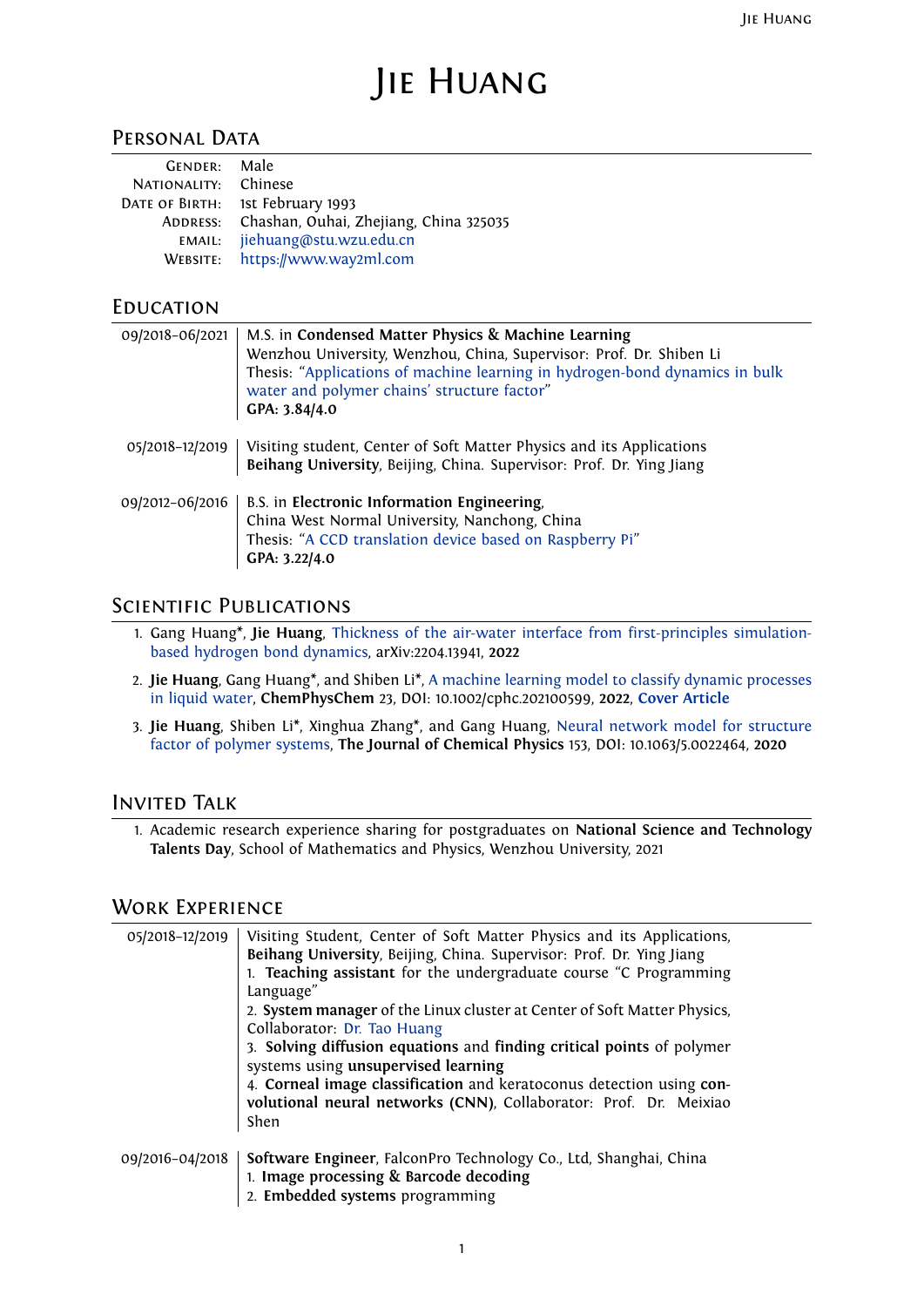#### Awards/Honor

- **Cover Article**; **ChemPhysChem**, Volume 23, Issue 1
- **Outstanding Graduate** of Wenzhou University (only one of 65 students)
- [Award for](https://chemistry-europe.onlinelibrary.wiley.com/doi/full/10.1002/cphc.202100867) **Excellent Scientific and Technological Innovation** (only one of 1176 students)
- **[National Scholarship](https://nbviewer.org/github/HuangJiaLian/DataBase0/blob/9d45d2d591813a771e408be12a8b8f3a1b06cd44/uPic/2021_11_26_10_1.pdf)**, Ministry of Education of China (only two of 65 students)
- **First-grade Scholarship** [for scientific research, Wenzhou Univ](https://nbviewer.org/github/HuangJiaLian/DataBase0/blob/a069cea80af4ab070c9214480c666d4de1e5a054/uPic/2021_11_26_10_3.pdf)ersity (only five of 65 students)
- Award for **[The Best Te](https://nbviewer.org/github/HuangJiaLian/DataBase0/blob/84275fe6b9b504ce06b182972187707c372b4123/uPic/2021_11_26_10_N.pdf)am Member**, Falconpro
- Award for **[The Most Cre](https://nbviewer.org/github/HuangJiaLian/DataBase0/blob/ca47411a77d87d5af5ebc2c175a9b334642c6f48/uPic/2021_11_26_10_4.pdf)ative Employee**, Falconpro
- **National Undergraduate Electronic Design Contest (TI Cup) Second Prize**
- **National Professional Software Engineering Design Contest (Bule Bridge Cup) Second Prize**

## **CERTIFICATES**

- **IELTS ACADEMIC: Overall Band Score 6.0**
- **College English Test Band 6 (CET-6): Score 513**
- MOOC certificate from **[Peking University](https://nbviewer.org/github/HuangJiaLian/DataBase0/blob/cd031badd0d3f5841b182a9bf8b0a2daa9b96f84/uPic/2021_12_04_15_IELTS.pdf): Artificial Intelligence Practice**
- edX certificate from the **Universityo[f Texas at](https://nbviewer.org/github/HuangJiaLian/DataBase0/blob/fc6547e18e86cdb0584c398827f9f83a50d3c04b/uPic/2021_12_04_15_CET6.pdf) Austin: Embedded Systems**
- **National Electronics Professionals: Senior [Development Engineer of MCU](https://nbviewer.org/github/HuangJiaLian/DataBase0/blob/edd29a7b30885820fabc6720dac9bd56c0cb9851/uPic/2021_11_26_10_Peking_AI.png) Application**
- MOOC certificate from **Harbin Institute of Technology:** [Python Programm](https://nbviewer.org/github/HuangJiaLian/DataBase0/blob/37d6fc3eadd7a5276f030f00b0a618de66df0e78/uPic/2021_11_26_09_UTAustinX_UT.6.03x_Certificate_edX.pdf)ing Language
- **National Computer Rank Examination Level 3**: **[Embedded System Development](https://nbviewer.org/github/HuangJiaLian/DataBase0/blob/f0bbfb6e2f2189b6ae0c43100579b9605faed6a6/uPic/2021_11_26_12_8.png)**
- **National Computer Rank Examination Level 2**: **The C Programming Language**

### Skills

**Python**, **Tensorflow**, C, **LAMMPS**, **CP2K**, Linux, Shell, **Embedde[d Systems Programming](https://nbviewer.org/github/HuangJiaLian/DataBase0/blob/c19c03dbdc866420984cbe97a48893b40c02fa78/uPic/2021_11_26_11_5.png)**, Git

## Activities

2021/11 | Teaching "Introduction to Deep Learning" for postgraduates in Physics, Wenzhou University. 2020/06 Creator of the Soft Matter Online Discussion Group, Wenzhou University 09/2019 - 11/2019 **Teaching assistant** for "C programming language", **Beihang University** 05/2018 - 11/2019 **System manager** [of the Linux cluster,](https://github.com/HuangJiaLian/SoftMatterDiscuss) **Beihang University** 02/2018 - now Owner of the **Online Machine Learning Website**: www.way2ml.com